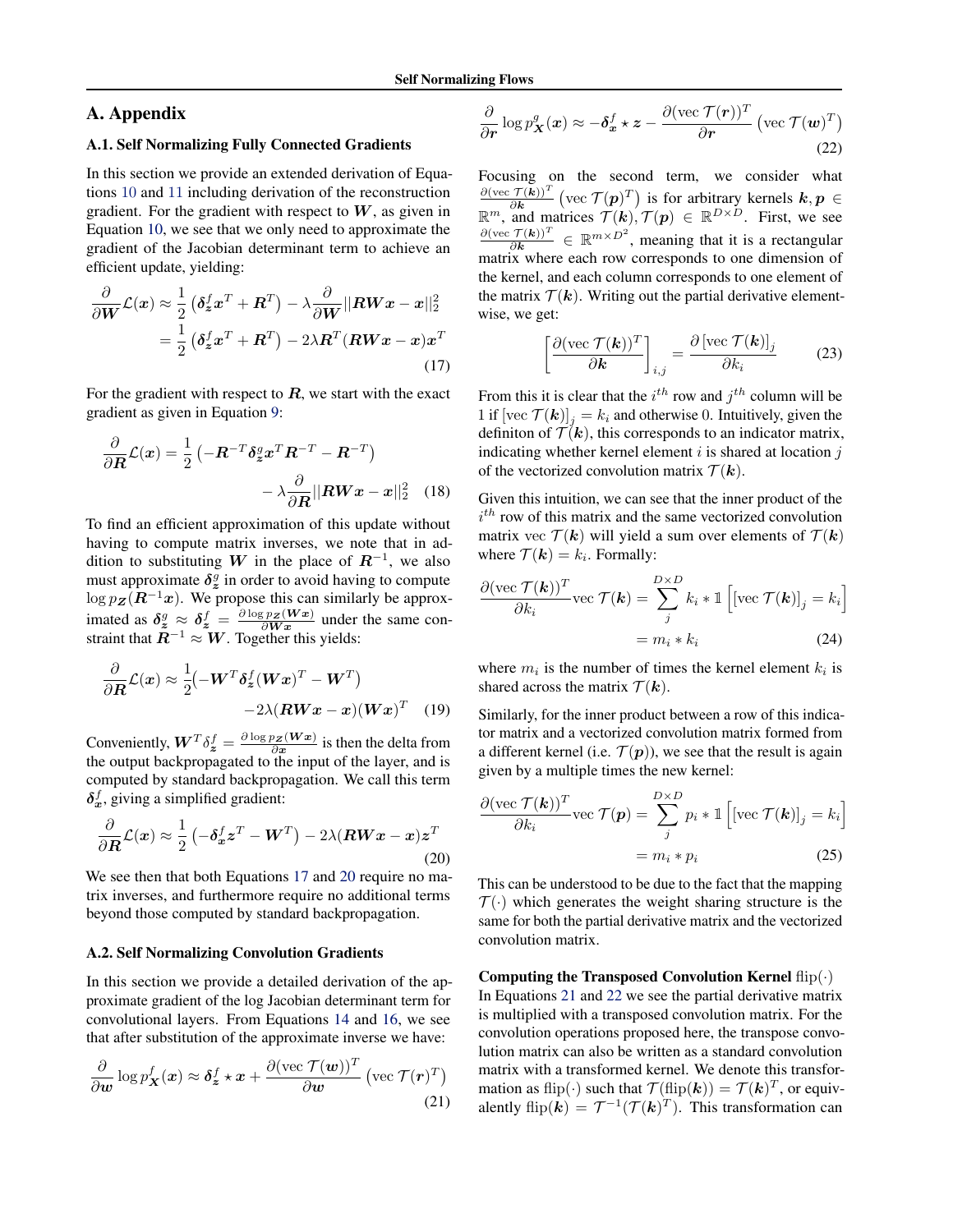easily be implemented in deep learning frameworks through index manipulation of the kernel. Informally, this operation is achieved by swapping the input and output axes, and mirroring the spatial dimensions. Explicitly, given a four dimensional kernel  $\mathbf{k} \in \mathbb{R}^{O \times I \times H \times \bar{W}}$  where  $O, I, H, W$ are the number of output channels, number of input channels, kernel height, and kernel width respectively, the flip operation can be defined as:

$$
flip(k)_{o,i,h,w} = k_{i,o,H-h,W-w}
$$
 (26)

### Computing the Multiple m

The constant  $m$  which is the same shape as the kernel, and is element-wise multiplied, is given by the number of times each element  $k_i$  of the kernel k is present in the matrix  $\mathcal{T}(\mathbf{k})$ . This can be easily computed as a convolution of two images filled entirely of  $1's$ , the first with the shape of the outputs, and the second with the shape of the inputs. Using syntax from the PyTorch framework, we can write this as:

$$
m = \text{ones\_like}(z) \star \text{ones\_like}(x) \tag{27}
$$

Note this convolution must be performed with the same parameters as the main convolution (e.g. padding, stride, grouping, dilation, etc.).

Combining Equation [25](#page-0-0) with the flip operation, for all kernel elements i, we see that we arrive at Equations [15](#page--1-0) and [16.](#page--1-0)

### A.3. Experiment Details

All code for this paper can be found at the following repository: [https://github.com/AKAndykeller/](https://github.com/AKAndykeller/SelfNormalizingFlows) [SelfNormalizingFlows](https://github.com/AKAndykeller/SelfNormalizingFlows)

## Training & Evaluation Details

In Tables [1](#page--1-0) and [2,](#page--1-0) all log-likelihood (in nats) and bits per dimension values are computed using the exact log Jacobian determinant of the full transformation. They are reported on a held-out test set, using the saved model parameters from the best epoch as determined by performance on a separate validation set. Each value is given as a mean  $\pm$  standard deviation as computed over 3 runs with different random initializations.

For MNIST, the first 50,000 training images were used for training, and the last 10,000 were used for validation. The plots in figure [5,](#page--1-0) show the negative log-likelihood on the MNIST validation set for the 2-layer fully connected (FC) models.

For CIFAR-10, the first 40,000 training images were used for training and the last 10,000 were used as a held out validation set. Data augmentation including random horizontal flipping with probability 0.5 and random jitter by 1 pixel was performed to prevent overfitting.

For ImageNet 32x32, a random subset of 20,000 images were used for validation, and the remaining 1,261,149 images were used for training. The dataset was constructed using the same methodology as [Kingma & Dhariwal](#page--1-0) [2018,](#page--1-0) and can be downloaded from [http://image-net.org/](http://image-net.org/small/download.php) [small/download.php](http://image-net.org/small/download.php). The values reported in Table [2](#page--1-0) were computed on the provided 50,000 image test set. No data augmentation was performed.

#### Optimization Details

All fully connected (FC) models were trained for 6000 epochs using Adam optimizer [\(Kingma & Ba,](#page--1-0) [2014\)](#page--1-0) with a batch size of 100, a learning rate of  $1 \times 10^{-4}$ ,  $\beta_1 =$  $0.9, \beta_2 = 0.999$ , and reconstruction weight  $\lambda = 1$ . These parameters were chosen to match the training methodology of [\(Gresele et al.,](#page--1-0) [2020\)](#page--1-0). The loss was computed as the average over the batch. All convolutional (Conv.) models were trained for 1000 epochs with the same optimization parameters, but with a learning rate of  $1 \times 10^{-3}$  due to observed faster convergence.

The MNIST Glow models were trained for 250 epochs using the same optimizer settings as the Conv. models. We experimented with values of  $\lambda$  in the set  $\{1, 10, 100, 1000\}$ , and chose the  $\lambda = 100$  based on the highest validation accuracy.

The CIFAR-10 Glow models were trained for 1000 epochs with the same optimizer settings, but with  $\lambda = 1000$ . Additionally, the norm of the gradients was clipped at 10, 000 for the self normalizing CIFAR-10 models for improved stability during training.

The ImageNet 32x32 Glow models were trained for 15 epochs, with the same optimization parameters and again with  $\lambda = 1000$ . The norm of the gradients was clipped at 10, 000 for all ImageNet models.

All models except for the ImageNet models were trained using a learning-rate warm-up schedule where the learning rate is linearly increased from 0 to its full value over the course of the first 10 epochs.

#### Discrepancies with Published Results

We note that our value for the Relative Gradient model [\(Gresele et al.,](#page--1-0) [2020\)](#page--1-0) differs from the published result of  $-1375.2 \pm 1.4$ . We found experimentally that when using the same settings as published in [\(Gresele et al.,](#page--1-0) [2020\)](#page--1-0), our re-implementation achieved approximately −1102. We found the discrepancy to be due almost exactly to the log Jacobian determinant of the data-preprocessing steps (such as dequantization, normalization, and the logit transform), which we measure to sum to  $272.7 \pm 0.3$ . We discussed with the authors of [\(Gresele et al.,](#page--1-0) [2020\)](#page--1-0) and concluded they likely did not include the log Jacobian determinant of these steps in their reported values. We further note the numbers in Table [1](#page--1-0) are using slightly different parameters than in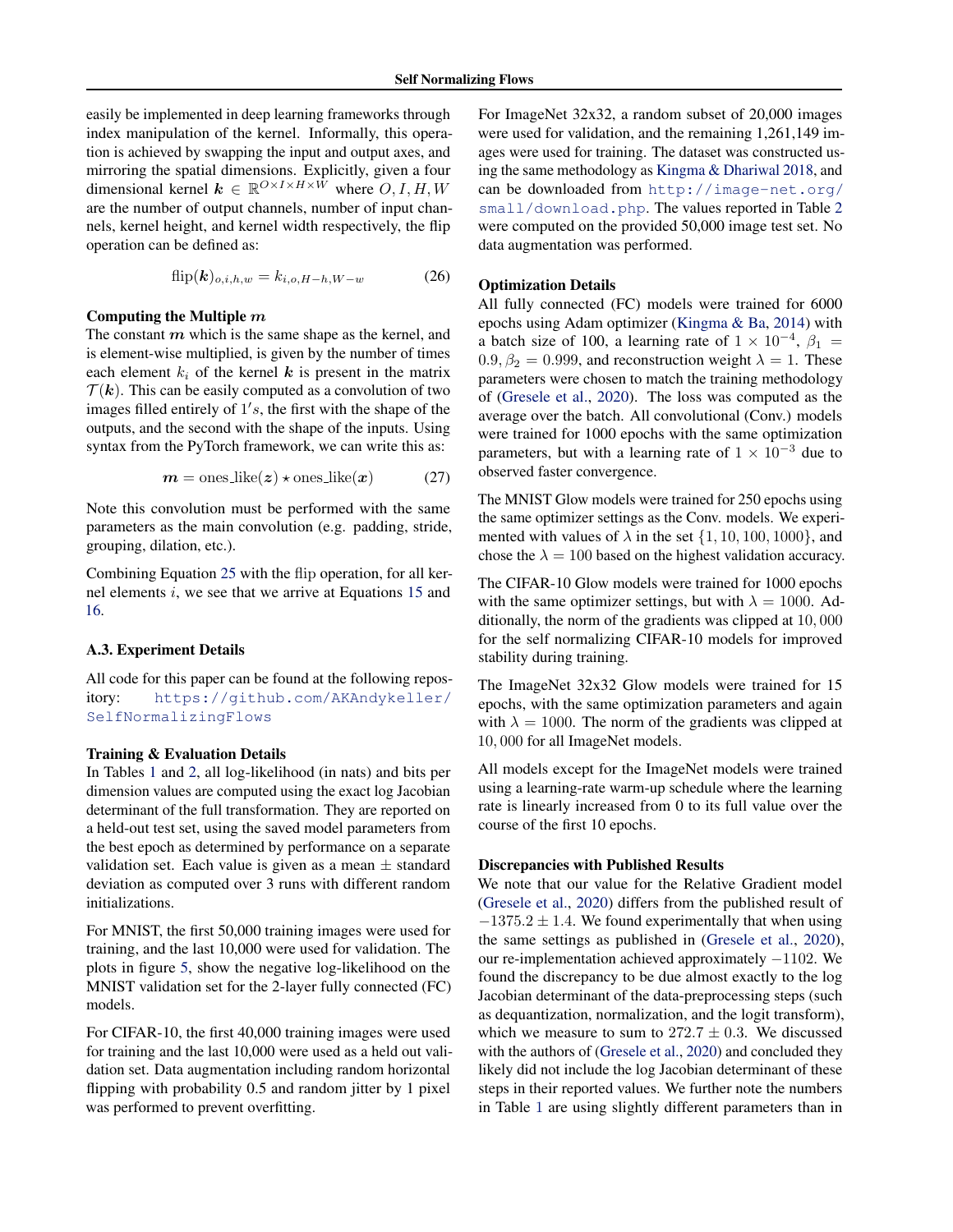[\(Gresele et al.,](#page--1-0) [2020\)](#page--1-0), such as  $\alpha = 0.3$  in the activation function, a batch size of 100, and a significantly longer training duration.

We additionally see that our values in Table [2](#page--1-0) are slightly worse than those reported in [\(Kingma & Dhariwal,](#page--1-0) [2018\)](#page--1-0) (i.e. 3.36 vs. 3.35 on CIFAR-10, and 4.12 vs 4.09 on ImageNet 32x32). We hypothesize that our slightly worse performance is likely due to our use of an explicit validation set, reducing the effective size of the training set. To the best of our knowledge, this pre-processing step was not performed in [\(Kingma & Dhariwal,](#page--1-0) [2018\)](#page--1-0). Additional factors could be a shorter training duration, no learning rate warmup (for ImageNet), or the imposed gradient clipping.

#### Timing details

Figure [4](#page--1-0) was created by running a single fully connected layer (with no activation function) on a machine with an NVIDIA GeForce 1080Ti GPU and Intel Xeon E5-2630 v3 CPU. Each datapoint was computed by taking the mean and standard deviation of the time required per batch over 4,000 batches, with a batch size of 128, on synthetically generated random data at integer multiples of 96 dimensions starting at 32.

The values reported for MNIST in Table [3](#page--1-0) were computed on the same machine with an NVIDIA GeForce 1080Ti GPU and Intel Xeon E5-2630 v3 CPU, with a batch size of 100. The values for CIFAR-10 and ImageNet were computed on a machine with an NVIDIA Titan X GPU and Intel Xeon E5- 2640 v4 CPU, with batch sizes of 100 and 64 respectively. The discrepancy between training and sampling time for the FC models is due to the iterative optimization required to invert the Smooth Leaky ReLU activation. Figure [5](#page--1-0) was created using the time results from Table [3.](#page--1-0) For all times reported, the times of the first and last 100 batches per epoch were ignored to reduce variance.

### Architectures

All models were trained using pre-processed data in the same as manner as [\(Gresele et al.,](#page--1-0) [2020;](#page--1-0) [Papamakarios](#page--1-0) [et al.,](#page--1-0) [2017;](#page--1-0) [Dinh et al.,](#page--1-0) [2016\)](#page--1-0). This includes uniform dequantization, normalization, and logit-transformation. We additionally use a standard Gaussian as our base distribution  $p_{Z}$  for all models.

All 2-layer fully connected (FC) models use the Smooth Leaky ReLU (with  $\alpha = 0.3$ ) activation (as in [\(Gresele et al.,](#page--1-0) [2020\)](#page--1-0)). Weights of the forward model  $(W's)$  are initialized to identity plus noise drawn from a Xavier Normal [\(Glorot &](#page--1-0) [Bengio,](#page--1-0) [2010\)](#page--1-0) with gain 0.01. Weights of the inverse model  $(R's)$  are initialized to the transpose of the forward weights.

All 9-layer convolutional models are trained with spline [\(Durkan et al.,](#page--1-0) [2019\)](#page--1-0) activations with individual parameters per pixel and 5-knots, kernels of size  $(3 \times 3)$ , and zeropadding of 1 on all sides. The convolutional models are additionally divided into three blocks, each of 3 layers, with 2 'squeeze' layers in-between the blocks. The squeeze layers move feature map activations from the spatial dimensions into the channel dimension, reducing spatial dimensions by a half and increasing the number of channels by 4 (as in [\(Hoogeboom et al.,](#page--1-0) [2019\)](#page--1-0)). Weights of the forward model  $(w's)$  are initialized with the dirac delta function (preserving the identity of the inputs) plus noise drawn from a Xavier Normal [\(Glorot & Bengio,](#page--1-0) [2010\)](#page--1-0) with gain 0.01. Weights of the inverse model  $(r's)$  are initialized to flip $(w)$ .

The Glow models for MNIST were constructed of  $L = 2$ blocks of  $K = 16$  steps each (as specified in [\(Kingma](#page--1-0)) [& Dhariwal,](#page--1-0) [2018\)](#page--1-0)), where each block is composed of a squeeze layer and K-steps of flow. A split layer is placed between the two blocks. Each step of flow is composed of an act-norm layer, a  $(1 \times 1)$  convolution, and an affine coupling layer. The coupling layers are constructed as in [\(Kingma & Dhariwal,](#page--1-0) [2018\)](#page--1-0). All convolutional weights were initialized to random orthogonal matrices. For CIFAR-10 and ImageNet 32x32, the Glow models were composed of  $L = 3, K = 32$  and  $L = 3, K = 48$  respectively, matching those in [\(Kingma & Dhariwal,](#page--1-0) [2018\)](#page--1-0).

### A.4. Proposed Model Extensions

Asymmetric Convolutions As mentioned in Section [6,](#page--1-0) the inverse of the forward function may not always be given by a function of the same class (e.g. for convolutional layers). To partially alleviate this constraint, we propose that the forward and inverse functions may be asymmetric, and derive a simple case of this below for convolutions with different kernel sizes (but identical output sizes). Initial experiments with such an asymmetric model (i.e.  $3 \times 3$  conv. f with  $7\times7$  conv. q) have shown promising results – improving over models with  $3\times3$  convolutions in both directions.

For a function f with a (column vector) kernel  $w \in \mathbb{R}^m$ , and an inverse g with a larger kernel  $r \in \mathbb{R}^n$   $(n > m)$ , we see that the approximate gradient with respect to  $w$  can be obtained by taking the internal central dimensions of  $r$ , and similarly the gradient for  $r$  is given by taking a zero-padded version of  $w$ . Formally we can write the central-indexing and padding operations as multiplication by the rectangular matrices  $P_{r\to w}$  and  $P_{w\to r}$  respectively.

$$
\frac{\partial}{\partial w} \log p_X^f(x) \approx \delta_z^f \star x + \text{flip}(\boldsymbol{P_{r \to w}r}) \odot \boldsymbol{m} \quad (28)
$$

$$
\frac{\partial}{\partial r}\log p_{\boldsymbol{X}}^g(\boldsymbol{x}) \approx -\boldsymbol{\delta}_x^f \star \boldsymbol{z} - \text{flip}(\boldsymbol{P}_{\boldsymbol{w}\to\boldsymbol{r}}\boldsymbol{w}) \odot \boldsymbol{m} \quad (29)
$$

Where  $P_{r\to w}$  and  $P_{w\to r}$  are defined as:

$$
P_{r\to w} = \begin{bmatrix} 0 \mathbf{I}_m \, 0 \end{bmatrix} \quad \& \quad P_{w\to r} = \begin{bmatrix} 0 \\ \mathbf{I}_n \\ 0 \end{bmatrix} \tag{30}
$$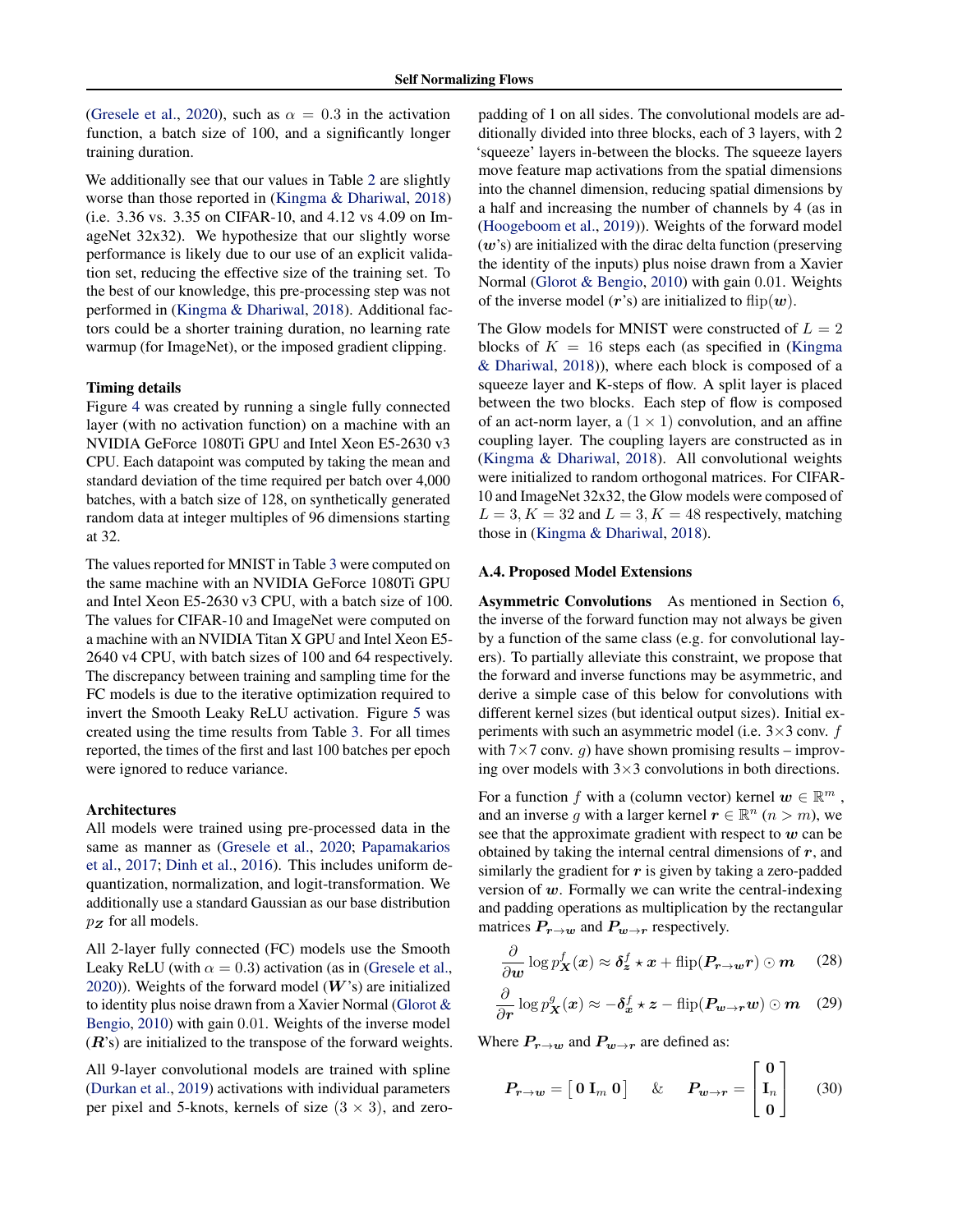Where  $I_D$  refers to a  $D \times D$  identity matrix, and 0 is a matrix of zeros such that the dimensions of  $P_{r\to w}$  are  $m \times n$  and those of  $P_{w\to r}$  are  $n \times m$ .

Jacobian Vector Product Inverse Constraint As noted in Section [3,](#page--1-0) the approximations made assume that the Jacobians of the functions  $f$  and  $g$  are approximately inverses in addition to the functions themselves being approximate inverses. As stated, for the models presented in this work, this property is obtained for free since the Jacobian of a linear mapping is the matrix representation of the map itself. However, since this property may not hold in general, we propose the following additional constraint could be added to the objective:

$$
\mathcal{E}_{JVP}(f,g) = -\mathbb{E}_{\nu \sim \mathcal{U}(0,1)} \left[ \left| \left| \mathbf{J}_g \mathbf{J}_f \nu - \nu \right| \right|_2^2 \right] \tag{31}
$$

where  $J_q$ ,  $J_f$  are the Jacobians of g and f respectively, evaluated at  $z$  and  $x$  respectively. The expectation can additionally be approximated by Monte Carlo methods through a finite number of samples.

We see that such a loss would reach a minimum when the Jacobians are exact inverses. However, it remains unclear from which distribution the points  $\nu$  should be sampled to achieve the best approximate inverse. Since Jacobian vector products are efficiently implemented in most deep learning frameworks, (and are thus much faster than naive matrix-matrix multiplication) this loss could be added to the overall objective while still avoiding  $\mathcal{O}(D^3)$  computational complexity.

Variational Interpretation One limitation of the self normalizing flow framework becomes apparent mainly in the presence of data-dependant transformations, as would be contained in the general framework outlined in Section [3.](#page--1-0) Specifically, in this setting, the invertibility of the transformation is more difficult to guarantee since the value of the Jacobian determinant is then a function of the input, and therefore ensuring invertibility is not as simple as computing non-zero determinants on the training data.

To alleviate this difficulty, we believe a variational interpretation of the self normalizing framework as afforded by [Gritsenko et al.](#page--1-0) [\(2019\)](#page--1-0) would relax the global invertibility constraint to a local invertibility constraint. To achieve this, the encoder and decoder become stochastic with a very small noise level  $\sigma^2$ , and in the limit of  $\sigma^2 \to 0$ , the variational lower bound becomes equal to change of variables formula. In such a model, the inverse approximation error would contribute to the decoder likelihood directly, and the 'self normalizing' inverse approximation would become useful in computing the gradient of the entropy of the encoder. As the authors note, such an interpretation allows for non-invertible encoders, and we thus believe it is a fruitful direction for future research.

### A.5. Extended Results

**Choice of**  $\lambda$  As noted in the discussion, we observe that final likelihood values are only marginally impacted by the choice of  $\lambda$ . To quantitatively demonstrate this, we present the performance for different reconstruction weights  $\lambda$  in Table 4 below. As can be seen, for values of  $\lambda$  greater than a minimum threshold, the likelihood performance decreases slightly as  $\lambda$  increases. For values of  $\lambda$  which are too small, training is initially stable but eventually becomes unstable and diverges, resulting in numerical instability (denoted '-').

Table 4. NLL in nats on MNIST for SNF models with different values of  $\lambda$ . '-' implies the model training diverged.

| Model $\lambda$ | $\leq 0.1$ 1.0 10.0 |                              | 100.0 1000.0 |
|-----------------|---------------------|------------------------------|--------------|
| $2L$ FC         |                     | $-946.3$ 954.6 1007.4 1039.8 |              |
| 9L Conv.        | 639.6 642.9         | 646.3                        | 660.6        |
| 2L-16K Glow     |                     | 574.1                        | 5748         |

Improved Constrained Optimization In this work, to enforce the approximate-inverse constraint  $f^{-1} \approx g$ , we make use of a penalty method with parameter  $\lambda$  (the 'reconstruction weight'). The downsides of this method are that it requires manual tuning of  $\lambda$  which can lead to sub-optimal local minima (as seen above). A powerful alternative to the basic penalty method is the method of Lagrange multipliers, whereby  $\lambda$  is simultaneously optimized with the model parameters by a min-max optimization scheme. One related implementation of such a method is given by the GECO algorithm from [Rezende & Viola](#page--1-0) [\(2018\)](#page--1-0). Simply, the update equation of the algorithm is given by  $\lambda^t \leftarrow \lambda^{t-1} \exp(\propto C^t)$ for each iteration t, where  $C<sup>t</sup>$  is derived from the exponential moving average of the constraint (i.e. reconstruction loss). In initial experiments, we have shown such a method works well when combined with the self normalizing framework, reducing the need for tuning, and enabling the stable training of more complex functions (see Table A.5 below). The implementation of this method is additionally provided in the code repository.

Table 5. NLL in nats on MNIST comparing the impact of larger kernel sizes incorporated into the Glow framework (2L-4K width=16). SNF models are trained with the method of Lagrange multipliers. Mean  $\pm$  std over 3 random initalizations.

| Model | Glow 1x1 | $SNF$ 1x1                                                              | $SNF$ 5x5 |
|-------|----------|------------------------------------------------------------------------|-----------|
|       |          | $-\log p_{\mathbf{X}}(\mathbf{x})$ 678.3 ± 2.0 678.3 ± 9.7 669.9 ± 2.8 |           |

### A.6. Novelty Comparison

We provide Table [6](#page-4-0) (adopted from [\(Behrmann et al.,](#page--1-0) [2019\)](#page--1-0)), to facilitate comparison of the self normalizing framework with existing normalizing flow methods.